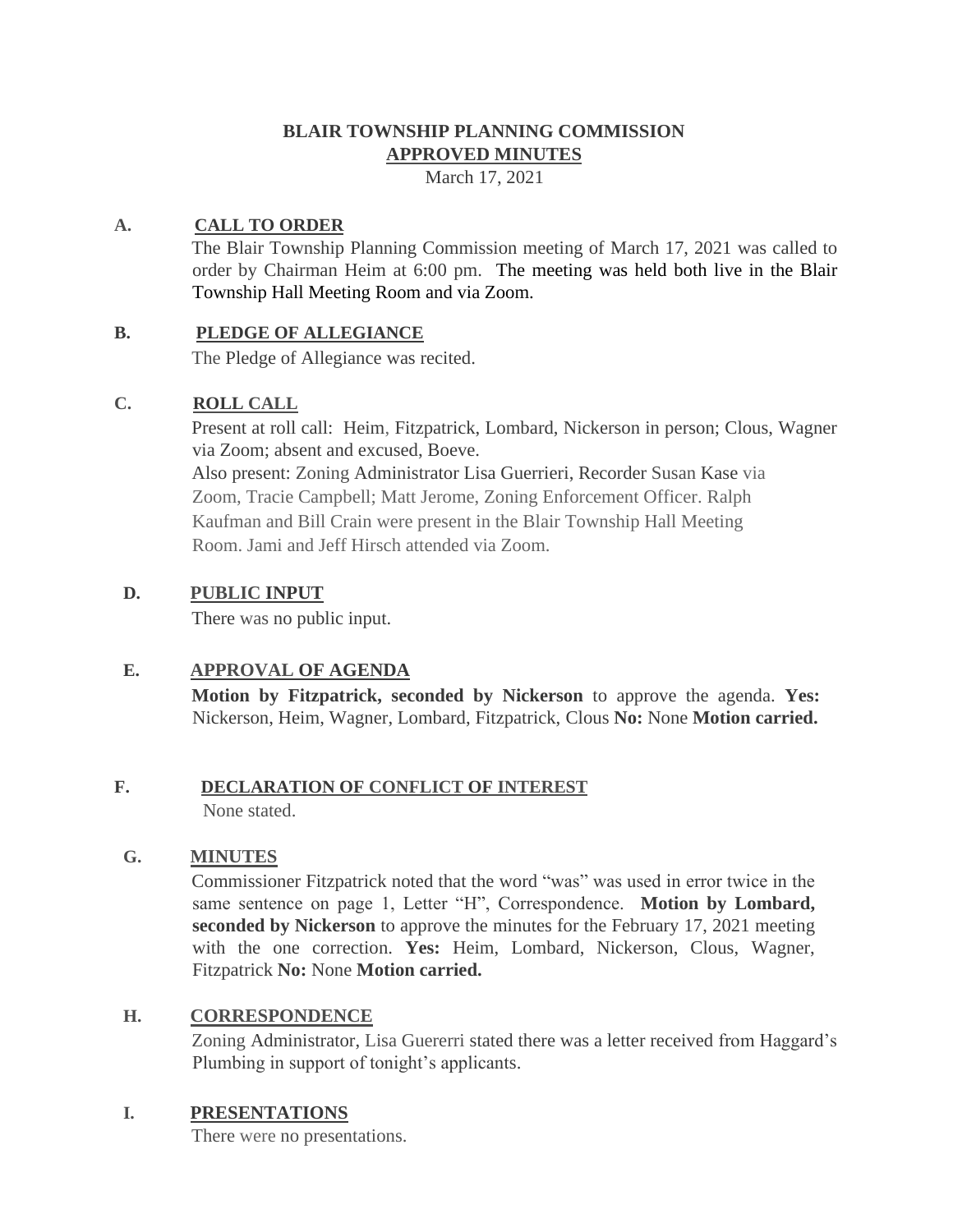#### **J. NEW BUSINESS**

**1. Special Use/Site Plan Review #21-03-01**: Applicant, Nature & Me RV, is requesting a Special Use/Site Plan review to establish a showroom and sales lot for airstream campers in existing building on property located at 3943 Rennie School Road, Traverse City MI 49685, parcel #28-02-630-002-00.

Chairman Heim stated that the Site Plan review will be guided by the Ordinance under Section 10.04, # 10. The Standards for Approval are under Section 22.04. Please see the complete Standards for Approval in the attached reference materials.

Chairman Heim opened the Public Hearing at 6:08 p.m.

The applicant was represented by Ralph Kaufman, 3938 Rennie School Road, Traverse City, MI 49685. Mr. Kaufman stated that he was not prepared to present the site plan at this time.

Chairman Heim reviewed the application and summarized the details per Section 10.04, # 10 Uses permitted by Special Use for Salesrooms, rental facilities, and /or lots for new and/or used automobiles, recreation vehicles. The site is .68 acres, the building was completed in 2019, and is connected to both sewer and water. The Special Use Permit is necessary because the nature of the property is transitioning from storage to retail use.

Chairman Heim asked for Public Comment. There was none.

The Public Hearing was closed at 6:19 p.m.

Chairman Heim asked for discussion by the Commissioners on this Special Use Application.

Commissioners Lombard, Fitzpatrick and Nickerson agreed the application was acceptable; Commissioners Wagner and Clous had no comment.

Chairman Heim asked for action on the Special Use application with regards to the following Standards for Approval.

#### **Section 22.04 Standards for Approval**

1. The Planning Commission shall review the particular circumstances and facts related to each proposed special use application in terms of the following standards and requirements and shall make a determination as to whether the use proposed to be developed on the subject parcel meets the following standards and requirements:

a. Will be harmonious with and in accordance with the general objectives of the Master Plan.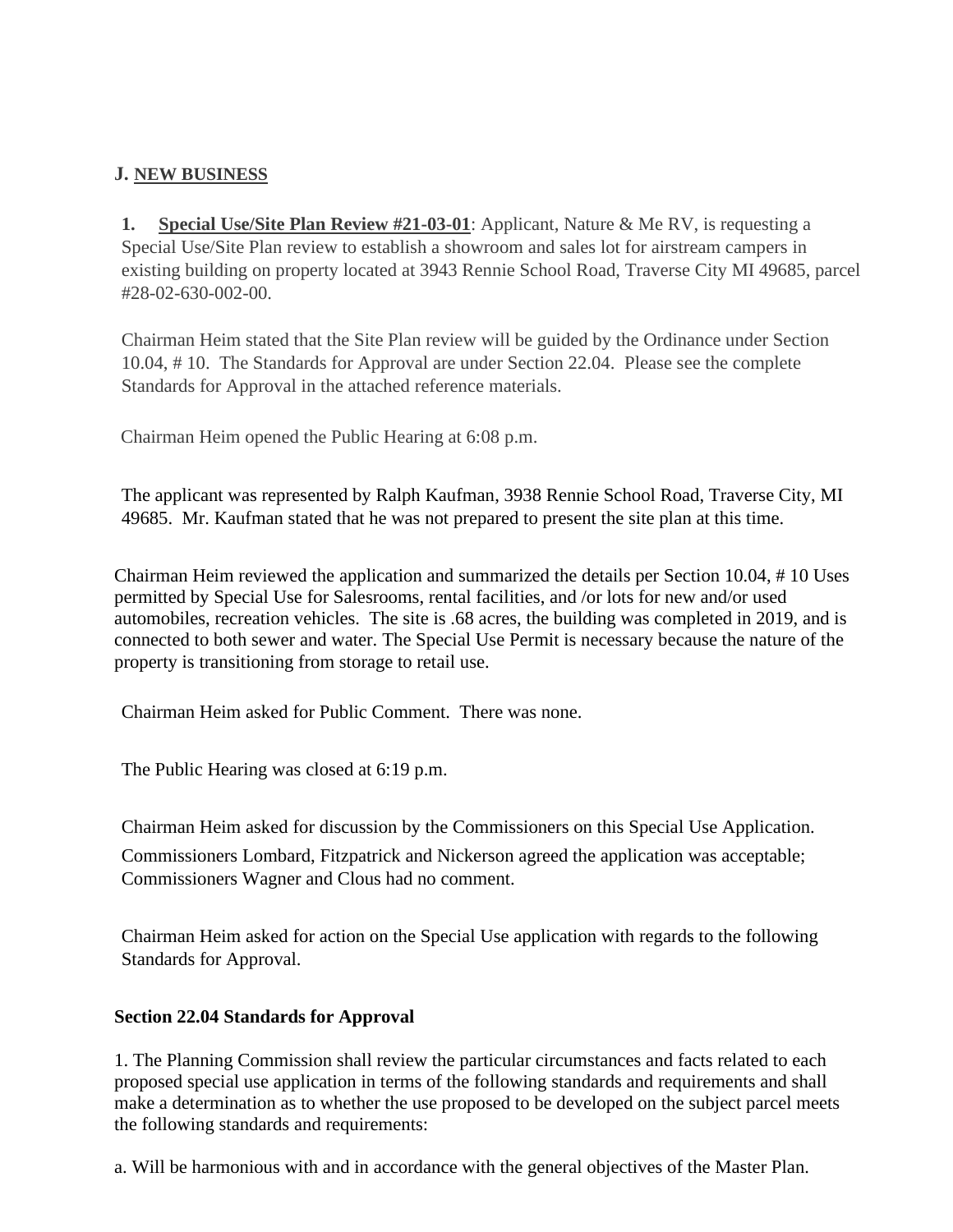b. Will be designed, constructed, operated, and maintained in harmony with the existing and intended character of the general vicinity and the natural environment so that the use will not change the essential character of that area.

c. Will not be hazardous or disturbing to existing or future neighboring uses.

d. Will represent a substantial improvement to property in the immediate vicinity and to the community as a whole.

e. Will be served adequately by essential public services and facilities, such as highways, roads, drainage structures, police and fire protection, and refuse disposal; or the persons or agencies responsible for the establishment of the proposed special use shall be able to provide adequately for such services.

f. Will not create excessive additional requirements at public cost for public facilities and services and will not be detrimental to the economic welfare of the community.

g. Will not involve uses, activities, processes, materials, equipment and conditions of operation that will be detrimental to any persons, property, or the general welfare by reason of excessive smoke, fumes, glare, noise, vibration or odors.

**Motion by Fitzpatrick, seconded by Nickerson** to recommend to the Blair Township Board of Trustees to **approve Case SU #21-03-01** as **presented** because it has met the Standards for Approval as required in Section 22.04 A through G of the Blair Township Zoning Ordinance. **Yes:** Heim, Lombard, Nickerson, Wagner, Clous, Fitzpatrick **No:** None. **Motion carried.** 

The Site Plan Review for Case **SPR# 21-03-01** was next. Chairman Heim asked for feedback from the Commissioners on any Standards not met for the Site Plan Review, per the following:

#### **Section 21.03 Standards for Approval (Amendment 104-05-08-05, Effective January 29, 2009) A site plan shall be reviewed and approved by the Planning Commission upon finding that the following conditions are met:**

1. That the proposed use will not be detrimental to the adjacent property or the surrounding neighborhood, including properties located in adjacent municipalities.

2. For all roads governed under this Ordinance, there shall be a proper relationship between existing roads and highways and proposed deceleration lanes, service drives, ingress and egress drives, and parking areas to assure the safety and convenience of pedestrian and vehicular traffic. Public roads are not governed by this Ordinance.

3. That buildings, structures, parking areas, utility areas, walls, and fences are so designed and located to minimize the adverse effects of such development on users of such development and occupants of adjacent properties.

4. That any adverse effects of the proposed development and activities which will impact adjoining occupants or owners shall be minimized by appropriate landscaping, fencing, or other screening.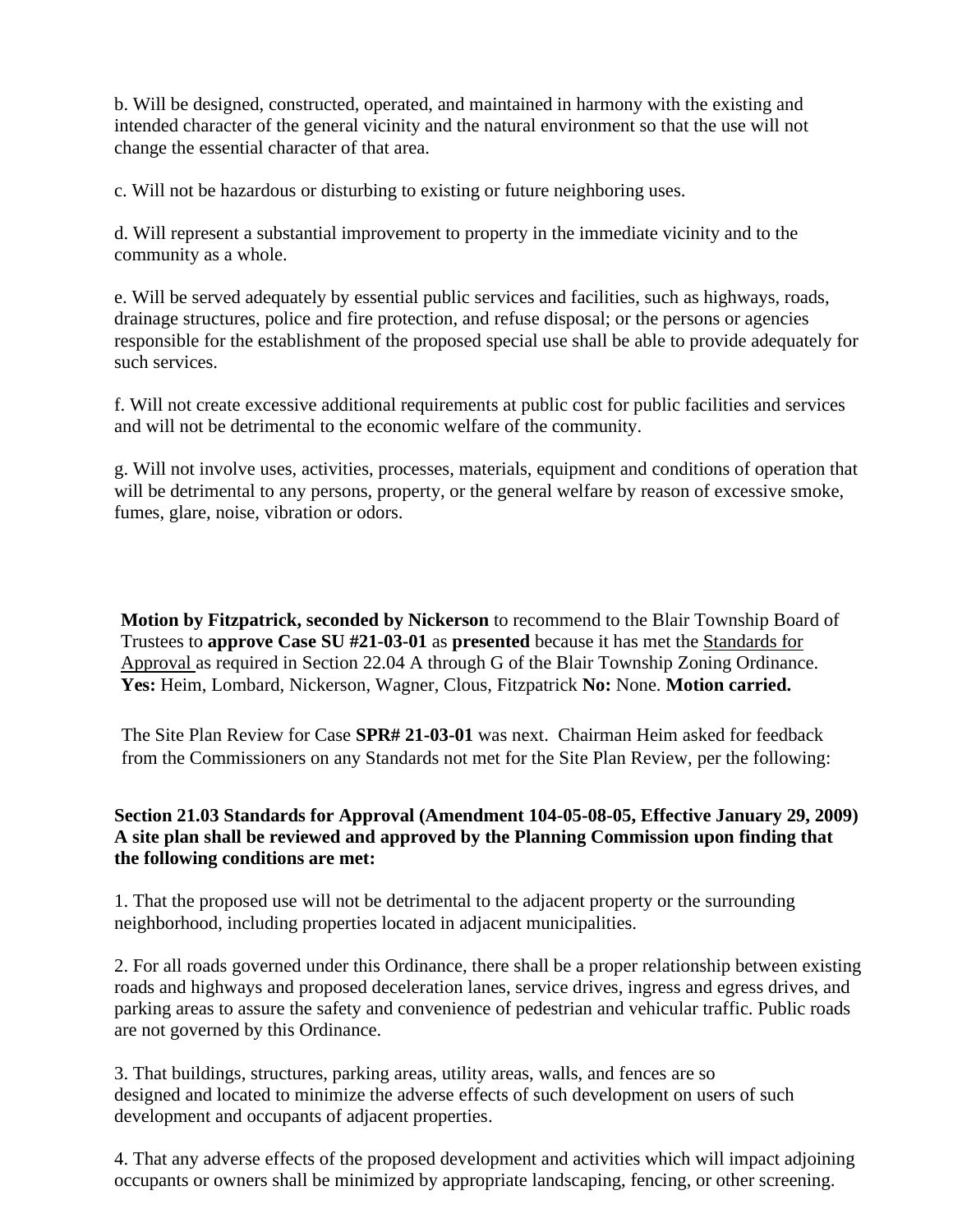5. That as many natural landscape features as possible are retained, particularly where they provide a barrier or buffer between the development and adjoining properties used for dissimilar purposes, and where they assist in preserving the general appearance of the neighborhood.

6. The proposed development provides for the proper development of public utilities and infrastructure.

7. All buildings or groups of buildings are arranged to permit emergency vehicle access.

8. Site plan approval may be conditioned upon the applicant providing evidence that the necessary permits have been applied for. A land use permit shall not be issued until the Zoning Administrator receives a copy of the required permit(s).

9. The Planning Commission may require additional landscaping, fences, and walls in pursuit of these objectives and same shall be provided and maintained as a condition of the use to which they are appurtenant.

10. The Planning Commission may recommend that escrow money be placed with the Township so as to provide for a marginal service drive equal in length to the frontage of the property involved. Zoning compliance permits shall not be issued until the improvement is physically provided or monies having been deposited with the Township Clerk.

11. Where the Township has adopted a specific area or neighborhood improvement or redevelopment plans and recommendations involving, but not limited to, public rights-of-way, utilities and storm drainage, parking facilities, building placement, access drives, floor space density allocations, building facade and architectural treatment, no site plan shall be approved unless there is general compliance with such Township Plan.

Chairman Heim asked for action on the Site Plan Review application.

**Motion by Fitzpatrick, seconded by Lombard** to **approve Case SPR #21-03-01** with the following condition: 1, that the Special Use Application is approved by the Blair Township Board of Trustees. The site plan with the condition will have met the Standards for Approval as required in Section 21.03 #1 through #11 and is a use permitted in the Commercial Zoning District of the Blair Township Zoning Ordinance. **Yes:** Heim, Lombard, Nickerson, Wagner, Clous, Fitzpatrick **No:** None **Motion carried.** 

**2. Special Use/Site Plan Review #21-03-02**: Applicant, Boat Craft, is requesting a Special Use/Site Plan Review to establish a showroom and sales lot for boats and trailers in existing buildings at property located at 2816 S M37, Traverse City MI 49685, parcel #28-02-017-0232-30.

The Public Hearing was opened at 6:28 p.m.

The applicants, Jami and Jeff Hirsch, 1707 N. South Long Lake Road, Traverse City, MI 49685, answered questions via Zoom about the Special Use/ Site Plan Review application. Bill Crain, Crain Engineering, represented the applicants in person at the meeting. The proposed development will consist of a main facility with an office and display room.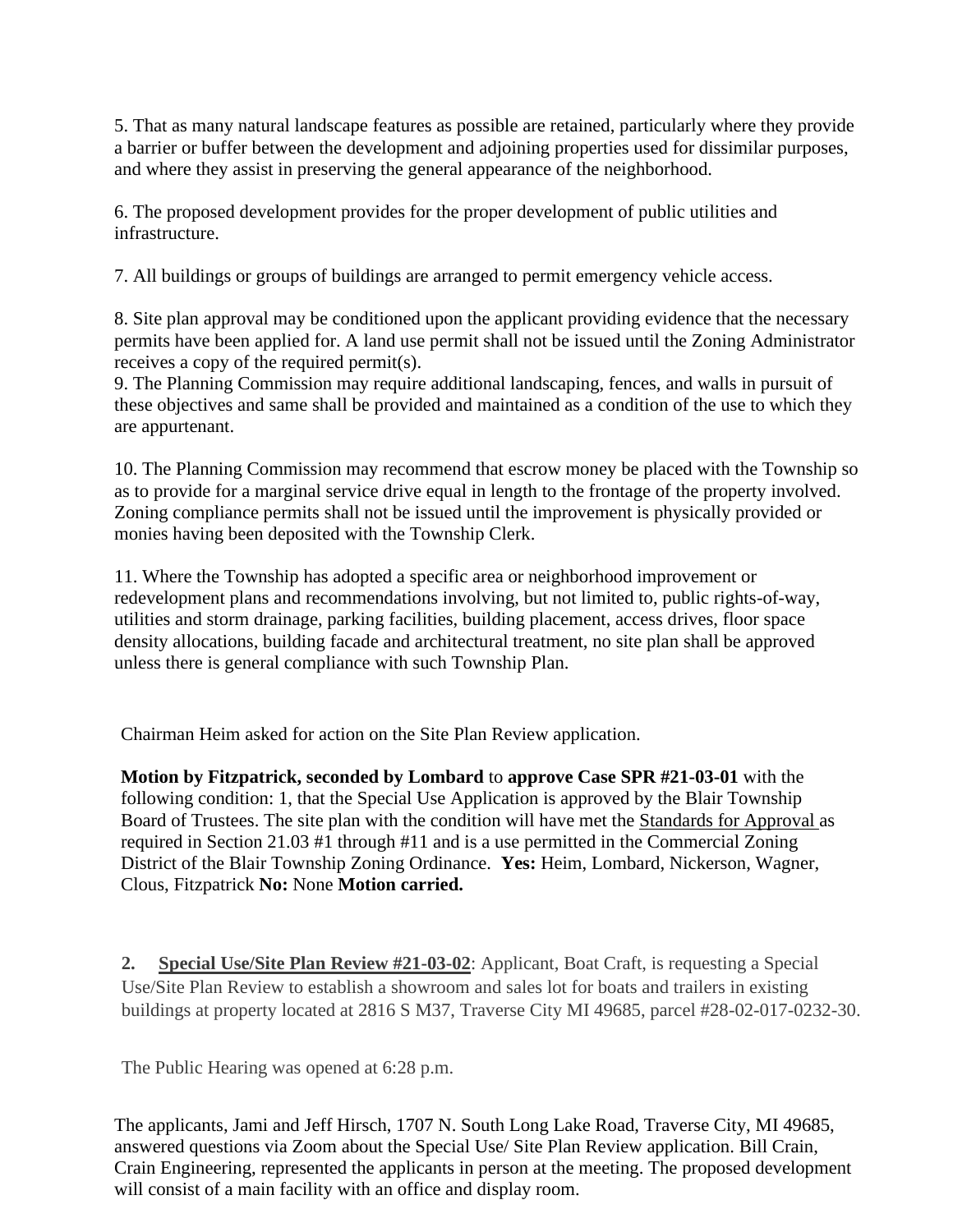The existing access drive is on M37 South and is paved; additional landscaping is planned for the front area; the septic field has been installed along the south property line; there is a proposed future storage area to be developed when needed.

Commissioner Lombard inquired as to the existing trees behind the building in the wooded area; would they be taken out if additional storage area is needed? His concern was that the residential area behind the facility could be adversely affected. Mr. Crain responded that a ten-foot buffer for landscaping boundary would be left per zoning ordinance requirements. Jami Hirsch also stated that any boats taken in are always in good condition. This application for Special Use is guided by the Standards for Approval, Section 10.04, #10, Sales lots and Showrooms, et al. The Site Development Standards for Approval would be Section 18.38, Sales lots and Showrooms.

Questions arose as to the current surfaces on the property being gravel; they are required to be dust free. Commissioner Fitzpatrick asked how far the buildings are from M37? Mr. Crain answered that the front building is approximately 50 feet from the road, and the second building is roughly 450 feet away.

Chairman Heim asked for public comment. There was none. He then asked the applicants for additional comment. There was none.

The Public Hearing was closed at 6:46 p.m.

Chairman Heim commented that the staff report indicates the entire area is to be paved, of a "durable, dust-free surface". Mr. Crain added that the gravel is hard packed and has been there for many years. Chairman Heim stated that as an open-air business, all areas should be of a dust-free surface. Jami Hirsch said that they are waiting for six months for the tenant in the front building to vacate the property. At that time, the showroom would be moved to the front building. Lisa Guerrieri stated that per Standards 18.33 and 18.34, an eight-foot fence is required for any outdoor storage area. This will be discussed under the Site Plan Review.

Jami Hirsch said they are willing to apply a treatment to the gravel to reduce dust.

Chairman Heim asked that the Standards for Approval, Section 22.04 be applied to this Special use request:

#### **Section 22.04 Standards for Approval**

1. The Planning Commission shall review the particular circumstances and facts related to each proposed special use application in terms of the following standards and requirements and shall make a determination as to whether the use proposed to be developed on the subject parcel meets the following standards and requirements:

a. Will be harmonious with and in accordance with the general objectives of the Master Plan.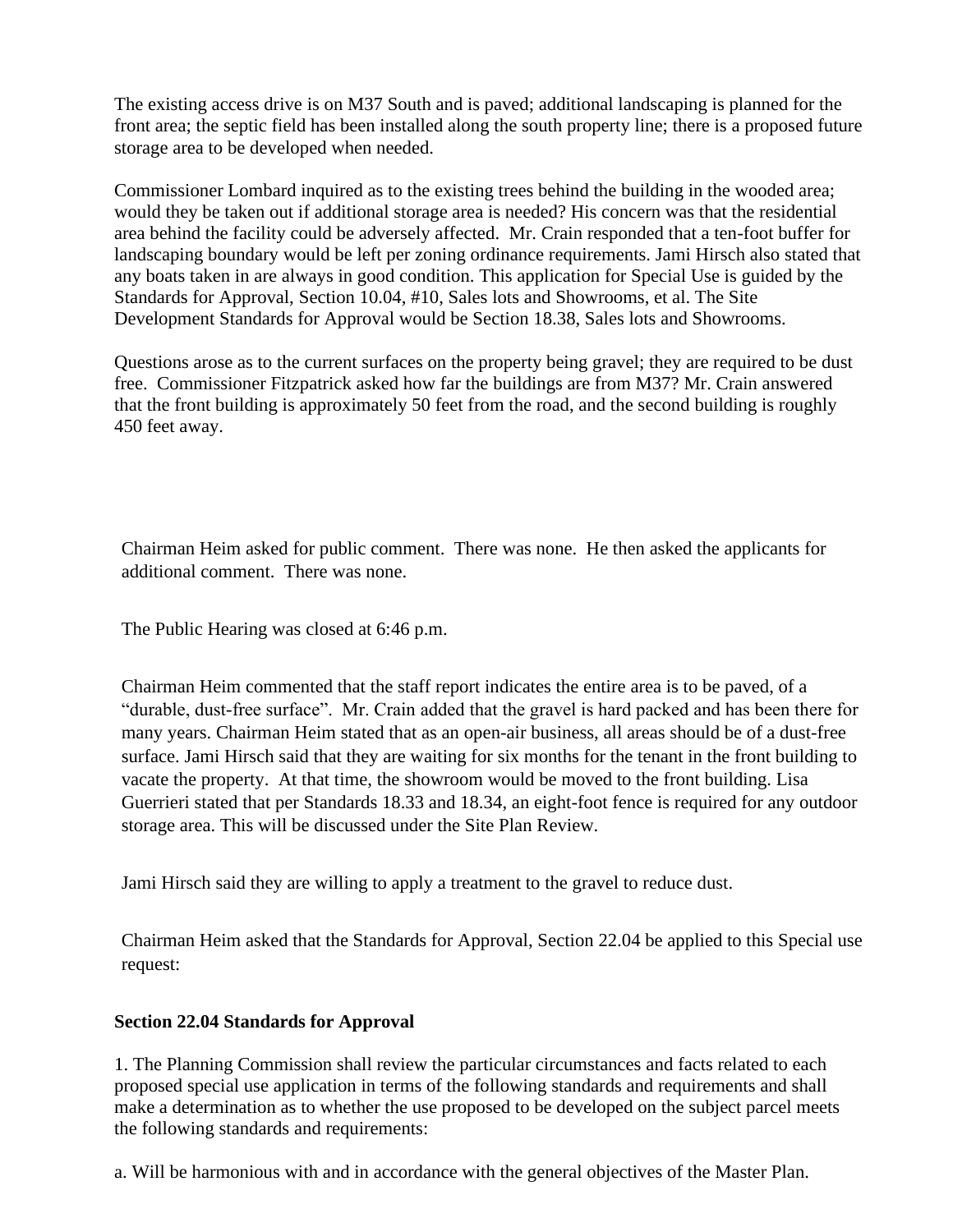b. Will be designed, constructed, operated, and maintained in harmony with the existing and intended character of the general vicinity and the natural environment so that the use will not change the essential character of that area.

c. Will not be hazardous or disturbing to existing or future neighboring uses.

d. Will represent a substantial improvement to property in the immediate vicinity and to the community as a whole.

e. Will be served adequately by essential public services and facilities, such as highways, roads, drainage structures, police and fire protection, and refuse disposal; or the persons or agencies responsible for the establishment of the proposed special use shall be able to provide adequately for such services.

f. Will not create excessive additional requirements at public cost for public facilities and services and will not be detrimental to the economic welfare of the community.

g. Will not involve uses, activities, processes, materials, equipment and conditions of operation that will be detrimental to any persons, property, or the general welfare by reason of excessive smoke, fumes, glare, noise, vibration or odors.

Chairman Heim asked for action regarding the Special Use application.

**Motion by Fitzpatrick, seconded by Nickerson** to recommend to the Blair Township Board of Trustees to **approve Case SU #21-03-02** as **presented** because it has met the Standards for Approval as required in Section 22.04 A through G of the Blair Township Zoning Ordinance. **Yes:** Heim, Lombard, Nickerson, Wagner, Clous, Fitzpatrick **No:** None. **Motion carried.** 

The Site Plan Review was then discussed. The Site Plan Review Procedures applicable here are Section 21.01 Required Data, which were met per the Staff Report, and Section 21.03 Standards for Approval as listed below:

#### **Section 21.03 Standards for Approval (Amendment 104-05-08-05, Effective January 29, 2009) A site plan shall be reviewed and approved by the Planning Commission upon finding that the following conditions are met:**

1. That the proposed use will not be detrimental to the adjacent property or the surrounding neighborhood, including properties located in adjacent municipalities.

2. For all roads governed under this Ordinance, there shall be a proper relationship between existing roads and highways and proposed deceleration lanes, service drives, ingress and egress drives, and parking areas to assure the safety and convenience of pedestrian and vehicular traffic. Public roads are not governed by this Ordinance.

3. That buildings, structures, parking areas, utility areas, walls, and fences are so designed and located to minimize the adverse effects of such development on users of such development and occupants of adjacent properties.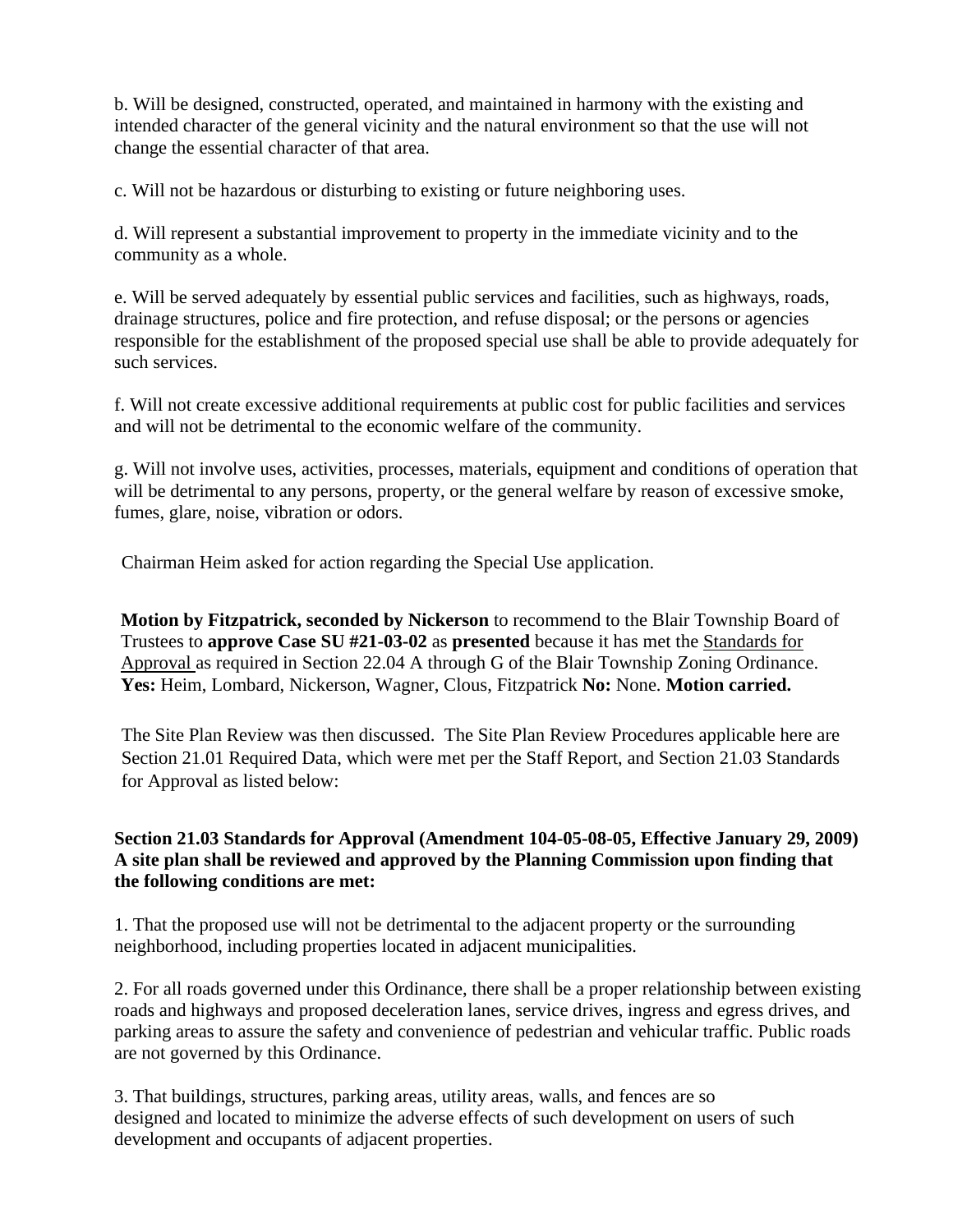4. That any adverse effects of the proposed development and activities which will impact adjoining occupants or owners shall be minimized by appropriate landscaping, fencing, or other screening.

5. That as many natural landscape features as possible are retained, particularly where they provide a barrier or buffer between the development and adjoining properties used for dissimilar purposes, and where they assist in preserving the general appearance of the neighborhood. 6. The proposed development provides for the proper development of public utilities and infrastructure.

7. All buildings or groups of buildings are arranged to permit emergency vehicle access.

8. Site plan approval may be conditioned upon the applicant providing evidence that the necessary permits have been applied for. A land use permit shall not be issued until the Zoning Administrator receives a copy of the required permit(s).

9. The Planning Commission may require additional landscaping, fences, and walls in pursuit of these objectives and same shall be provided and maintained as a condition of the use to which they are appurtenant.

10. The Planning Commission may recommend that escrow money be placed with the Township so as to provide for a marginal service drive equal in length to the frontage of the property involved. Zoning compliance permits shall not be issued until the improvement is physically provided or monies having been deposited with the Township Clerk.

11. Where the Township has adopted a specific area or neighborhood improvement or redevelopment plans and recommendations involving, but not limited to, public rights-of-way, utilities and storm drainage, parking facilities, building placement, access drives, floor space density allocations, building facade and architectural treatment, no site plan shall be approved unless there is general compliance with such Township plan.

Chairman Heim summarized the concerns with the Site Plan application: 1) the dustless service drive and 2) the fencing of an outdoor storage area. Commissioner Fitzpatrick asked if a preservative can be applied to gravel to reduce dust. Jami Hirsch inquired as to the time frame to require the fencing. She said the storage area will not be used initially upon opening of the business. Jami Hirsch also asked if the fencing was installed, would it need to be moved if the storage area expanded. She asked if the current tree line meets the screening requirement of an outdoor storage area. Lisa Guerrieri said per the current Site Plan fencing would be required on the North, South and West sides of the property where it abuts residential areas.

Mr. Crain asked that the Site Plan be amended to state that the fencing will be installed when the storage area is put into place. Chairman Heim asked if the Planning Commission can approve the Site Plan Review to reflect future outdoor storage area. The applicants, Jami and Jeff Hirsch, were agreeable to that amendment. Any motion on this application would include two conditions: 1) that the Special Use application is approved and 2) that the unpaved area be dust free.